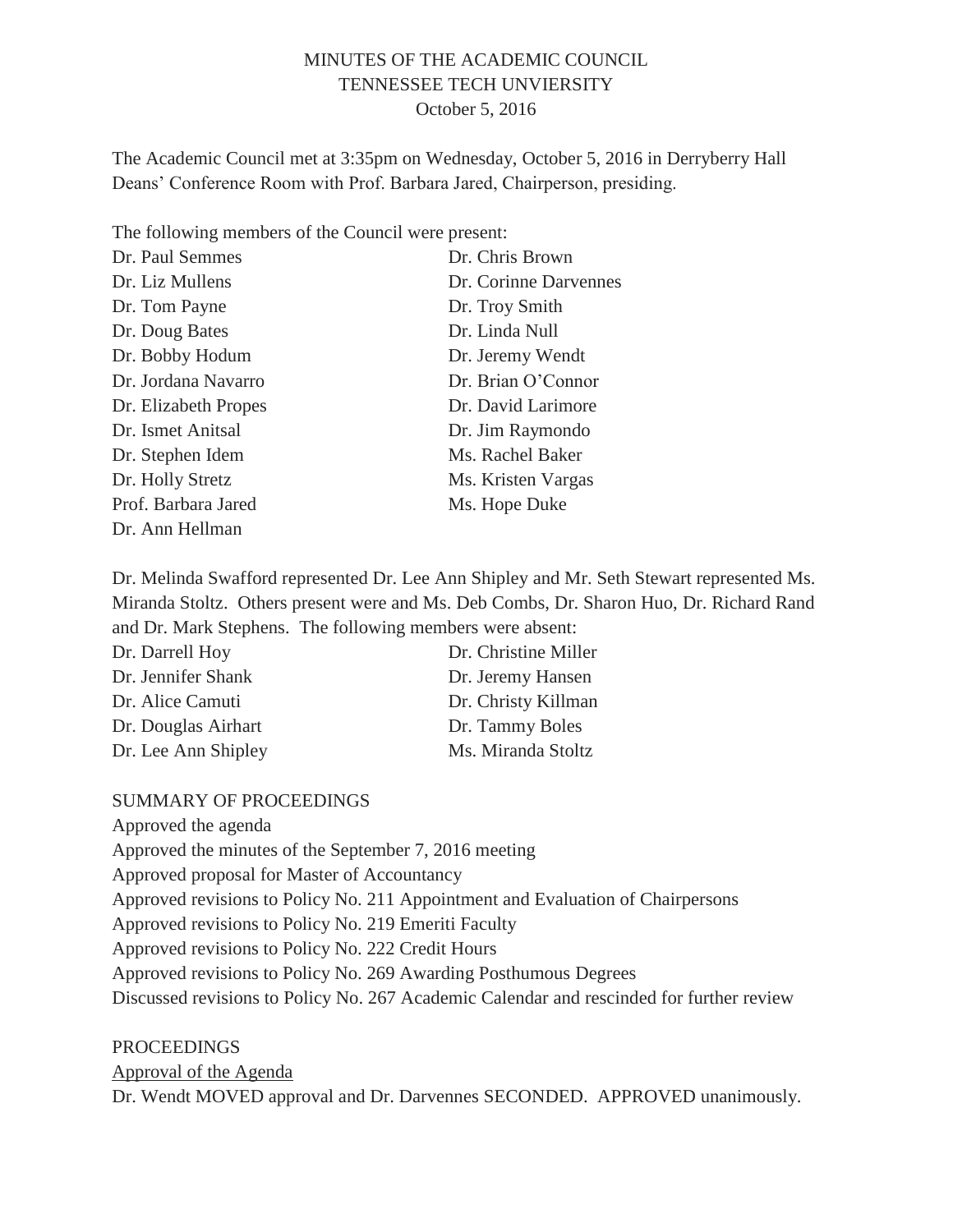#### Approval of the Minutes of the September 7, 2016 Meeting

Dr. Wendt MOVED approval and Dr. Darvennes SECONDED. APPROVED unanimously.

## Approval of Proposal for Master of Accountancy Program

Dr. Rand explained the proposal and that this is a 30 hour masters' degree program with students accepted in cohorts with options for a one year or two year track. The program will meet the needs of students seeking a career in professional accounting and provide professional development and growth. The program includes a residency experience, is fully online, and there is no other program like it in the state. Dr. Darvennes MOVED approval and Dr. Hodum SECONDED. After questions and discussion, the proposal was APPROVED unanimously.

## Approval of Revisions to Policies

Dr. Huo presented the revisions to the following policies:

- a. Policy No. 211 Appointment and Evaluation of Chairpersons Dr. Huo stated there were editorial changes and removal of reference to TBR. Dr. Null MOVED approval and Dr. Darvennes SECONDED. APPROVED unanimously.
- b. Policy No. 219 Emeriti Faculty Dr. Huo stated the changes were to section III.A.7 that the faculty would be recognized at the university faculty meeting and section III.B.1.a. removed bulletin and changed to catalog. Dr. Stretz MOVED approval and Dr. Darvennes SECONDED. After some discussion, Dr. Stretz MOVED to make a friendly amendment in section III.B.2. to change doctoral students to graduate students, and to remove the word Emerita from the policy and only use Emeritus. Dr. Navarro SECONDED the amendment. All but one voted to remove the word Emerita from the policy. Amendment APPROVED.
- c. Policy No. 222 Credit Hours Dr. Huo stated the policy follows federal and SACSCOC guidelines. A few editorial changes were made. Dr. Null MOVED approval and Dr. Darvennes SECONDED. APPROVED unanimously.
- d. Policy No. 269 Awarding Posthumous Degrees Dr. Huo stated the only change was to remove reference to TBR. Dr. Larimore MOVED approval and Dr. Stretz SECONDED. The question was asked if this policy would apply to persons who become disabled and are close to completing their degree. Dr. Huo stated the policy review group discussed this and felt that should be a separate policy. APPROVED unanimously.

# Approval of Revisions to Policy No. 267 Academic Calendar

Dr. Hodum noted some editorial changes and a spelling correction and explained that the current policy was adopted by TBR. TTU will set our own academic calendar with consultation by the President, Provost and Associate Vice President for Enrollment Management and Student Success. Dr. Hodum MOVED approval and Dr. Raymondo SECONDED. There was much discussion about how the calendar might change under the new TTU governing board. There was also concern about no faculty representation or input regarding the decision making for setting the calendar. Due to these concerns, Dr. Hodum withdrew his motion to approve the policy and asked that council members provide feedback to him by October 21<sup>st</sup> for further review of the policy.